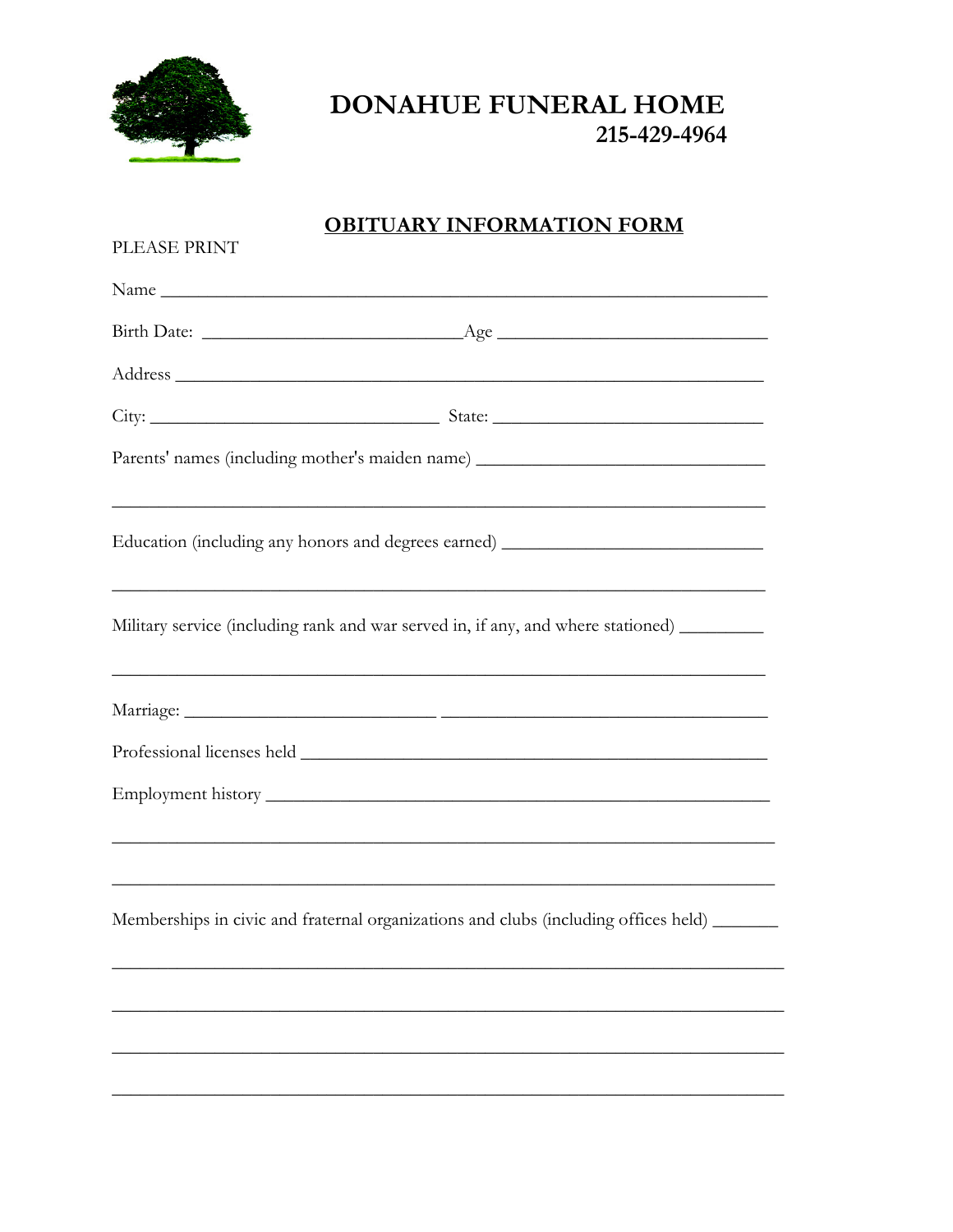| Hobbies, Personal Interests and other Activities: _______________________________                                    |
|----------------------------------------------------------------------------------------------------------------------|
| <u> 1989 - Johann John Stone, Amerikaansk politiker (d. 1989)</u>                                                    |
|                                                                                                                      |
| <b>SURVIVORS:</b><br>Please list in order of age: Name, their Spouse Name, City and State they live in:<br>CHILDREN: |
|                                                                                                                      |
|                                                                                                                      |

<u> 1989 - Johann Barnett, fransk politiker (</u>

<u> 1999 - Jan James James Barnett, amerikan berlindar (h. 1989).</u>

<u> 1989 - Jan Samuel Barbara, margaret e populari e populari e populari e populari e populari e populari e pop</u>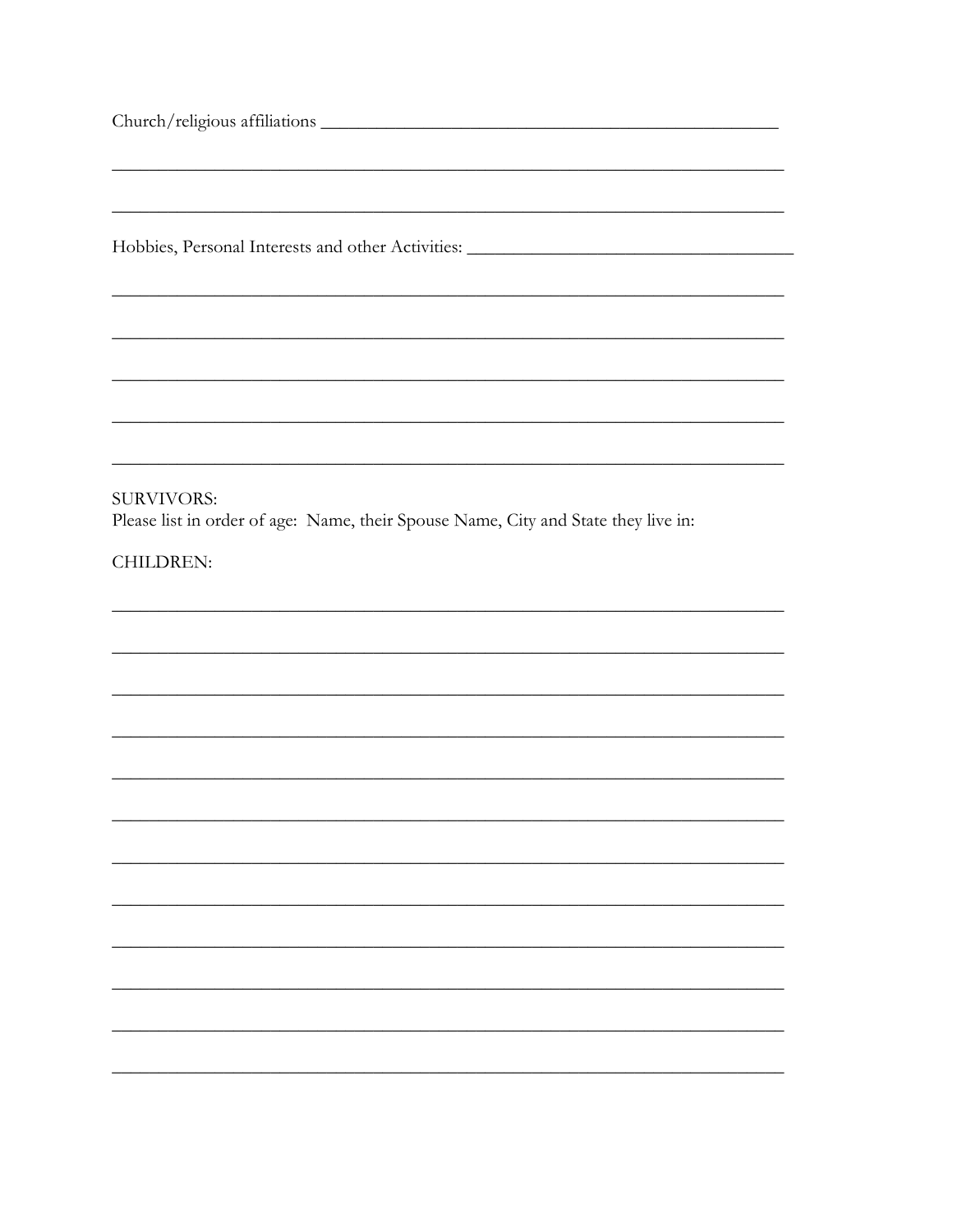| <b>GRAND CHILDREN:</b> |  |
|------------------------|--|
|------------------------|--|

| <b>GREAT GRAND CHILDREN:</b> |  |
|------------------------------|--|
|                              |  |
|                              |  |
|                              |  |
|                              |  |
|                              |  |
|                              |  |
|                              |  |
|                              |  |
|                              |  |
|                              |  |
|                              |  |
|                              |  |
|                              |  |
|                              |  |
|                              |  |
|                              |  |
|                              |  |
|                              |  |
|                              |  |
|                              |  |
|                              |  |
|                              |  |
|                              |  |
|                              |  |
|                              |  |
|                              |  |
|                              |  |
|                              |  |
|                              |  |
|                              |  |
|                              |  |
|                              |  |
|                              |  |
|                              |  |